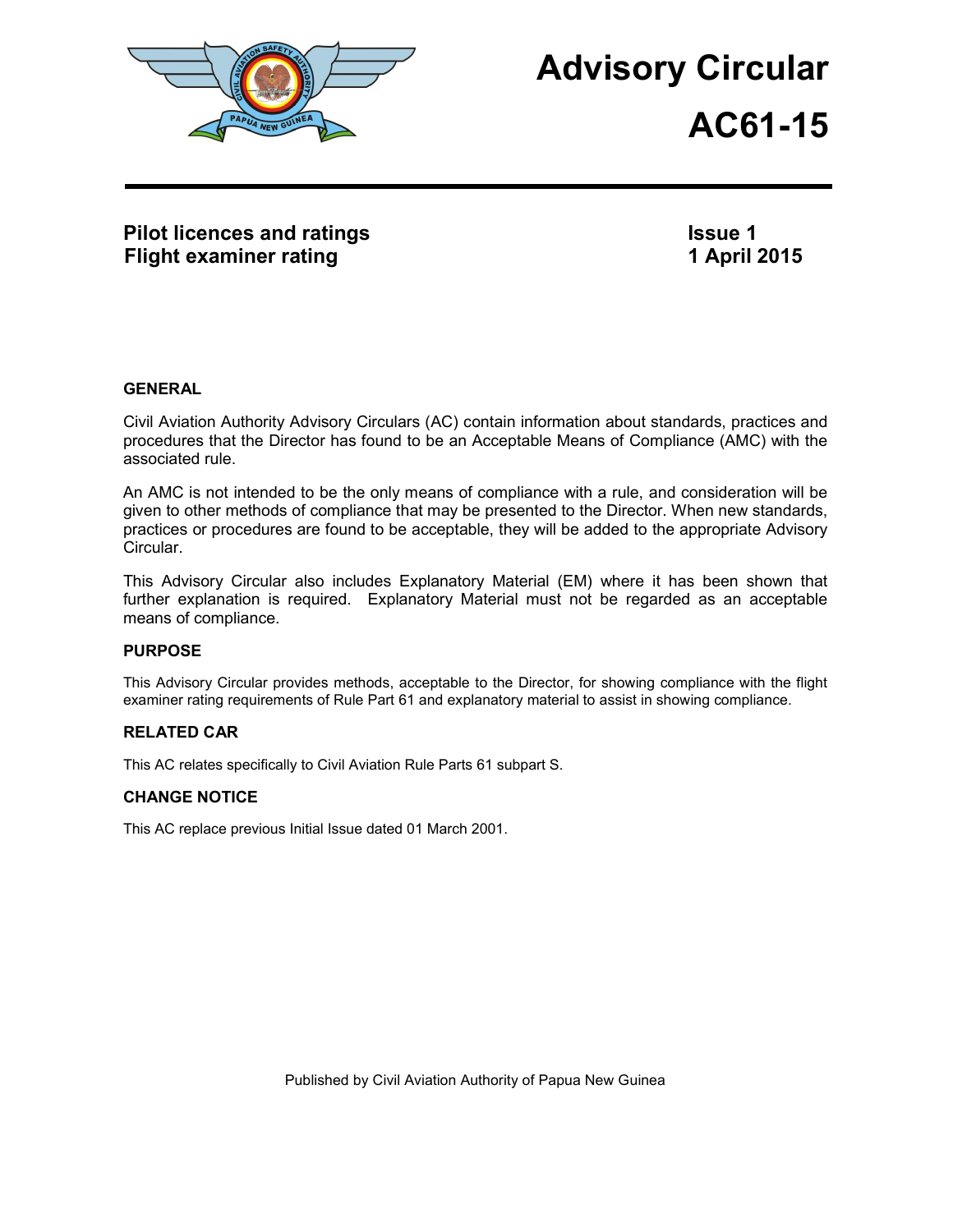# **INTRODUCTION**

[Insert general comment]

| <b>SUBPART O - Flight Examiner Ratings</b>  | 3              |
|---------------------------------------------|----------------|
| <b>Rule 61.901 Eligibility requirements</b> | 3              |
| Airline flight examiner rating              | 3              |
| General aviation flight examiner rating     | 4              |
| Restricted flight examiner rating           |                |
| <b>Rule 61.903 Issue</b>                    | 4              |
| Rule 61.905 Privileges and limitations      | 5              |
| <b>Rule 61.907 Currency requirements</b>    | 5              |
| Appendix I Flight examiner flight test      | $\overline{7}$ |
| syllabus                                    |                |
| Aircraft or simulator and equipment         | 7              |
| Flight test conduct                         |                |
| Before departure                            | 9              |
| In flight                                   | 9              |
| Post flight                                 | 10             |
| Biennial examiner competency demonstration  | 10             |
|                                             |                |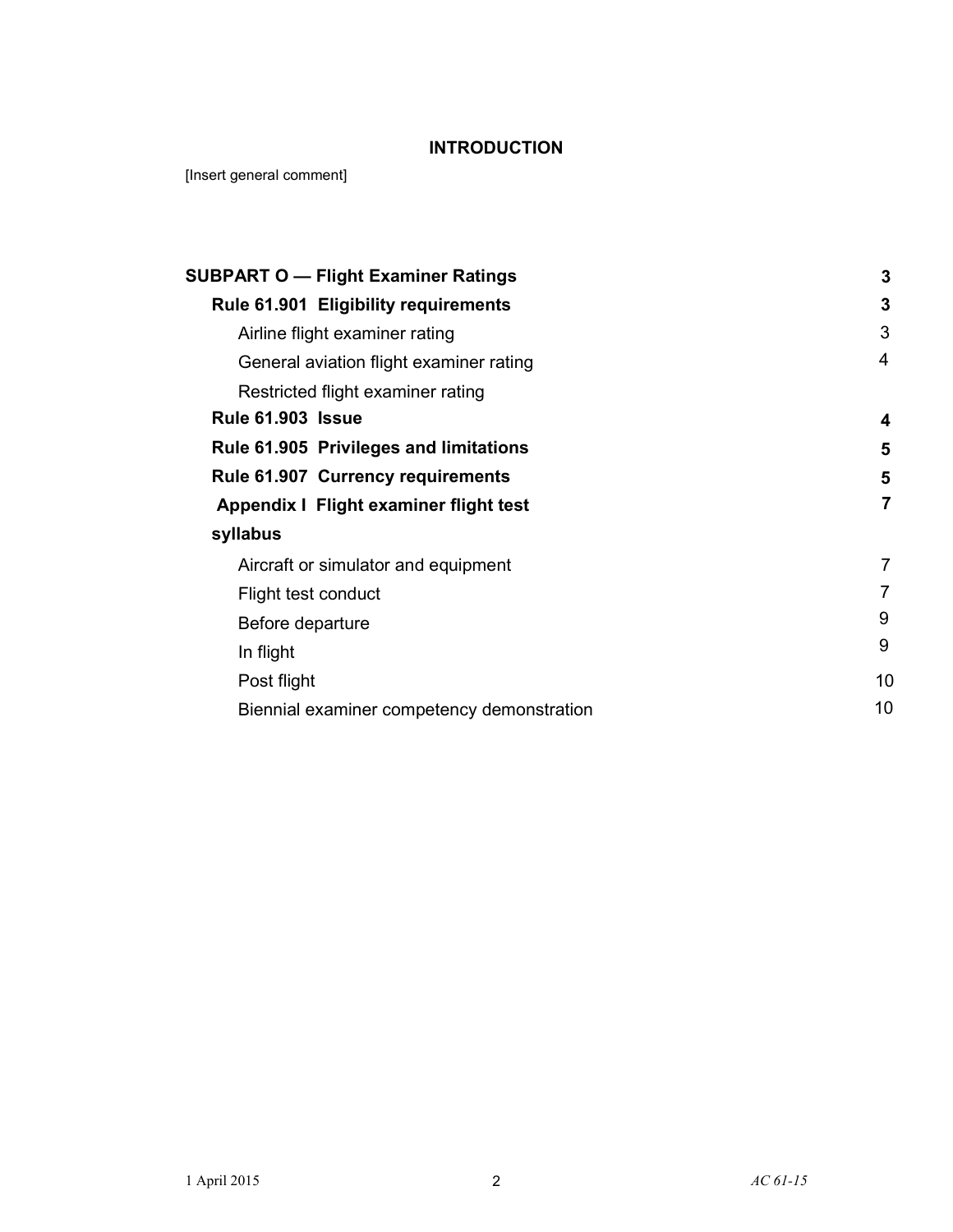# **SUBPART S — Flight Examiner Ratings**

#### **Rule 61.901 Eligibility requirements**

#### **Airline flight examiner rating**

Rule 61.901(a)(3) requires an applicant for a flight examiner rating to hold an appropriate flight instructor rating. A current flight instructor rating is acceptable.

Rule 61.901(a)(4) requires applicants for flight examiner ratings to have flight experience acceptable to the Director. The following would meet that requirement;

3000 hours total flight time; and

1500 hours pilot-in-command in the appropriate aircraft category; and

For multi-engine privileges, 750 hours as pilot-in-command of multi-engine aircraft; and

**For instrument rating examiner privileges**; have an appropriate current instrument rating endorsed with the additional privileges of at least ADF, VOR and ILS approach aids and, for Part 121 operations—

1000 hours pilot-in-command on IFR cross-country flight operations in multi-engine aircraft; of which

500 hours are instrument flight time; and

100 hours exercising the privileges of a *Pilot Instructor* on an aeroplane type to which Part 119/121 applies; and

#### **For single engine aircraft,** at least—

500 hours pilot-in-command on IFR cross-country flight operations; of which

250 hours are instrument flight time, and

100 hours exercising the privileges of a *Flight Crew Member Instructor* on an aeroplane type to which Part 119/135 applies; and

#### **For multi-engine aircraft,** at least—

800 hours pilot-in-command on IFR cross-country flight operations in multi-engine aircraft; of which

300 hours are instrument flight time, and

100 hours exercising the privileges of a *Flight Crew Member* Instructor on an aeroplane type to which Part 119/135 applies; and

#### **For operational competency assessment** have;

Satisfactorily completed the appropriate competency checks required under the Pilot Flight Examiner requirements of Part 121, Subpart I for Part 121/125 operations, or Part 135, Subpart J for Part 135 operations or Part 136 Subpart M for Part 136 operations.

**For airline flight instructor issue;** for Part 121 operations only, have;

Satisfactorily completed an instructional techniques course, in accordance with AC 61 Subpart G Appendix II; and

Meet the experience requirements of a senior person responsible for crew training specified in Part 119 for Part 121 operations.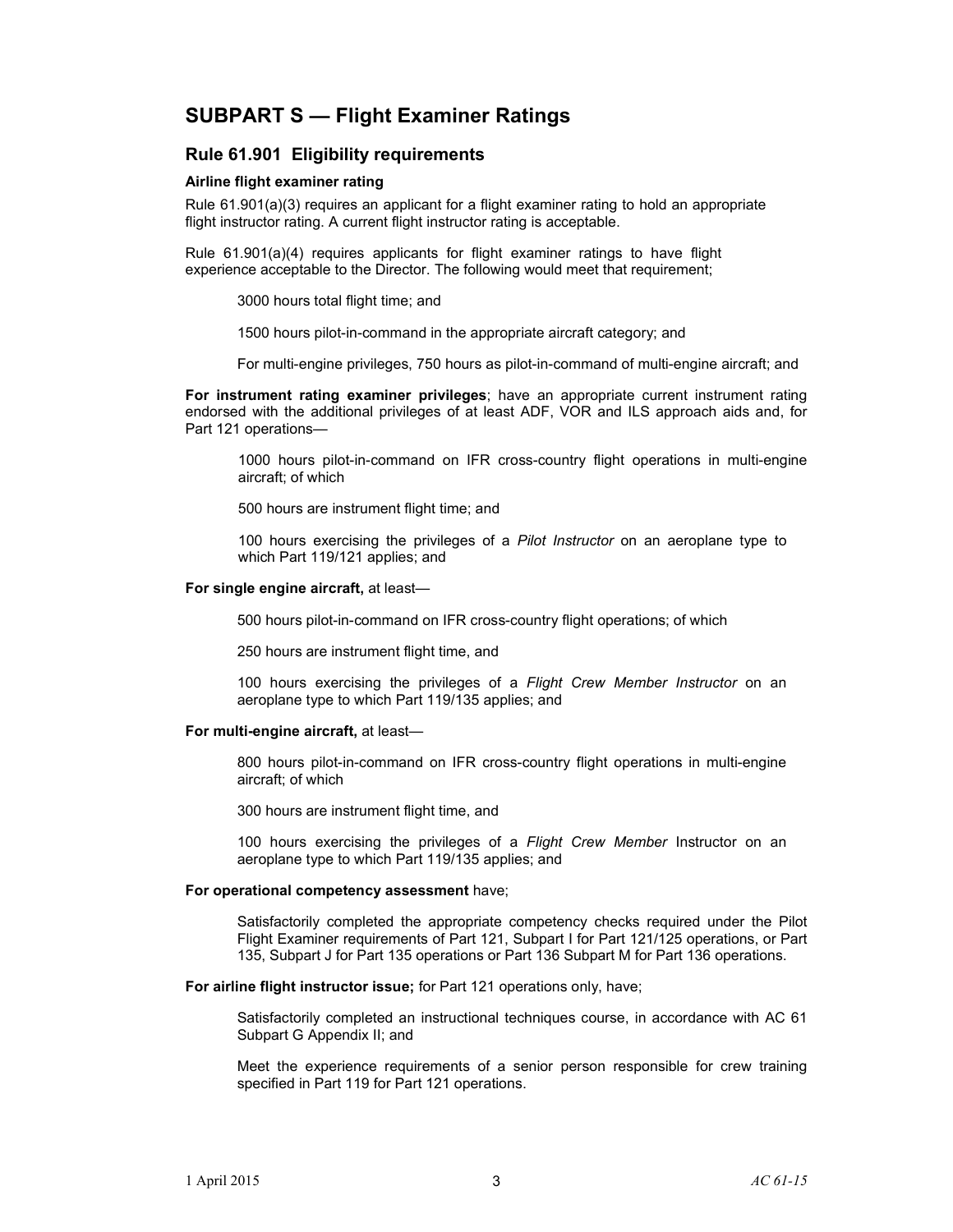Rule 61.901(a)(5) requires an applicant for an airline flight examiner rating to have demonstrated to the Director, the ability to perform the duties of an airline flight examiner. A satisfactory demonstration in accordance with the flight test described in Appendix I to this Subpart advisory circular would meet that requirement.

#### **For General Aviation flight examiner rating**

Rule 61.901(b)(2) requires an applicant for a general aviation flight examiner rating to have flight experience acceptable to the Director. The following would meet that requirement–

#### **For instrument examiner privileges**, hold—

an appropriate instrument rating current to single pilot standard endorsed with the additional privileges of ADF, VOR and ILS approach aids, as a minimum; and—

#### **For single engine aircraft—**

250 hours pilot-in-command on IFR cross-country flight operations; of which

100 hours are instrument flight time: and have

100 hours IFR flight instructional experience.

#### **For multi-engine aircraft—**

500 hours as pilot-in-command of multi-engine aircraft; of which

- 300 hours are on IFR cross-country operations; of which
- 100 hours are instrument flight time: and have
- 100 hours IFR flight instructional experience in multi-engine aircraft.

Rule 61.901(b)(3) requires an applicant for a general aviation flight examiner rating to have demonstrated to the Director the ability to perform the duties of a general aviation flight examiner. A satisfactory demonstration in accordance with the flight test described in Appendix I to this Subpart advisory circular would meet that requirement.

*Note: In addition, it is proposed that, after a date, yet to be specified, all flight examiner applicants will be required to have completed a course of training conducted by a 141 standard certificated organisation or a Part 119 standard certificated organisation, whose certificate authorises the holder to conduct flight examiner training.* 

#### **Rule 61.903 Issue**

Rule 61.903 states that the flight examiner rating is issued by the Director as a licence endorsement.

Holders of current flight examiner certificates or flight examiner approvals, applying for the issue of an examiner rating are to:-

- make application on form CAA 61/01
- attach the appropriate fee
- attach their licence for rating endorsement
- attach their current examiner certificate or approval
- provide evidence of holding multi-engine examiner privileges (if applicable); and
- in the case of an examiner certificate, attach a copy of the last instructor or instrument rating continued competency flight test assessment report.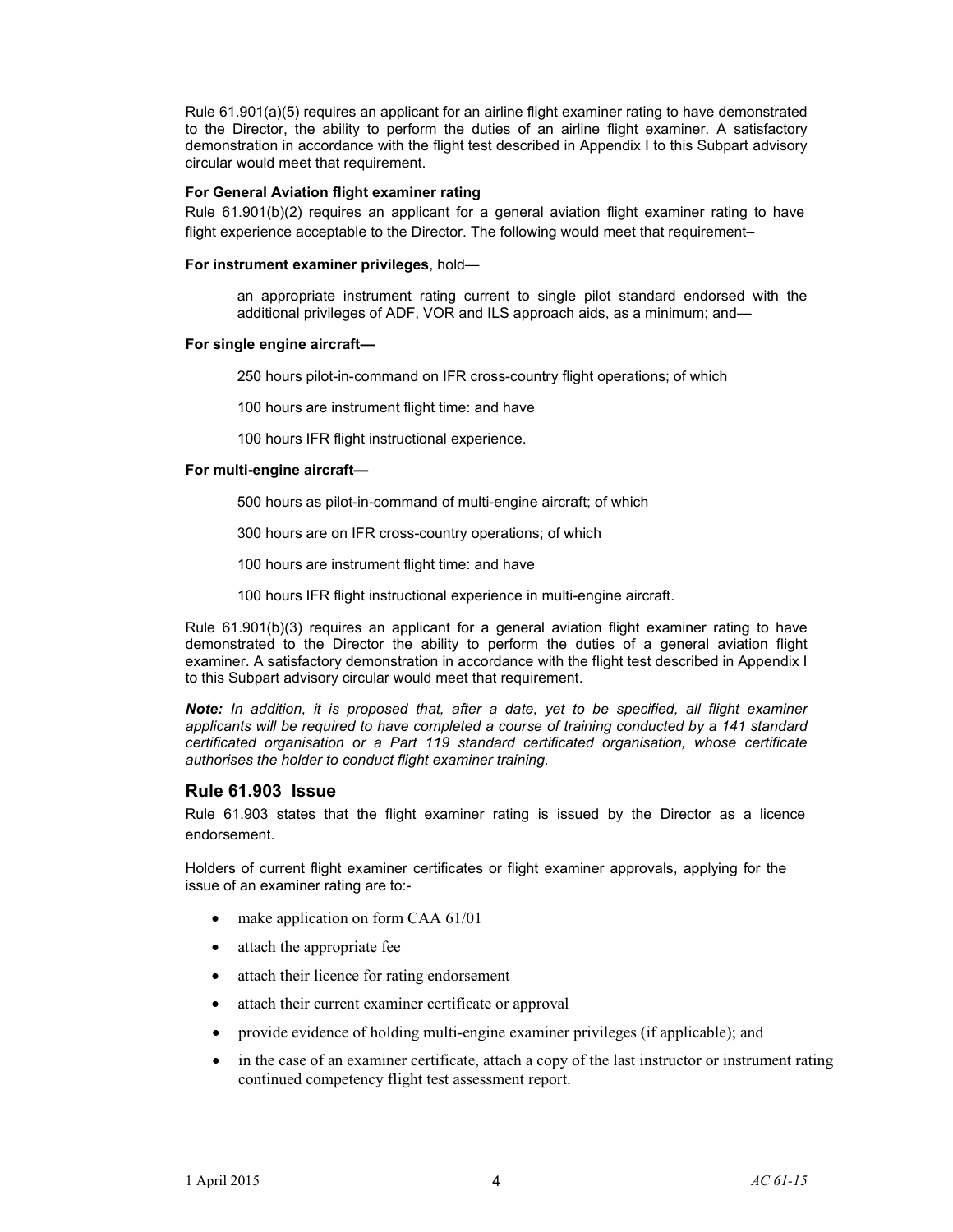Examiner ratings issued under this provision remain current to the end of the 24 month period from the date that competency was last demonstrated to a CAA examiner, not from the date of flight examiner rating issue.

Flight examiner privileges transferred from an examiner certificate or approval to a flight examiner rating, will be issued as a logbook entry.

#### **Rule 61.905 Privileges and limitations**

All flight examiners exercising the privileges of their rating are to endorse the candidate's logbook with the wording appropriate to the issue, operational or continued competency flight test syllabus, sign the entry and clearly print their name and CAA client ID.

With the exception of flight test reports relating to continued operational competency or route and aerodrome proficiency, or instrument rating continued competency demonstrations, conducted in accordance with rule 61.807 (a) (2), all flight examiners are required to–

(1) supply a copy of each flight test report (pass or fail) to the CAA as soon after the completion of the flight test as is practicable. It is proposed that from a date, yet to be specified, the retention of these reports will become the responsibility of the Part 119 or Part 141 certificated organisation within which those flight tests are conducted; and

(2) furnish annual examiner activity returns detailing flight tests carried out up to 1 January. These returns must be submitted to CAA prior to 31 January annually.

| Complete examiner details here |                  |                  |             |             |      |
|--------------------------------|------------------|------------------|-------------|-------------|------|
| <b>Candidate's name</b>        | <b>Client ID</b> | <b>Test Type</b> | <b>Date</b> | <b>Pass</b> | Fail |
|                                |                  |                  |             |             |      |
|                                |                  |                  |             |             |      |
|                                |                  |                  |             |             |      |

Returns in the following format would meet this requirement:-

Rule 61.905(a)-(c), permits holders of an appropriate delegation from the Director to conduct flight tests. This is a necessary provision for the CAA flight testing officers who will be exercising their privileges directly under a delegation from the Director instead of under an organisational certificate such as 119 or 141.

Rule 61.905(d) limits the exercising of any flight examiner rating privilege (in-flight) to current flight instructors who hold a type rating for the aircraft in use.

Rule 61.905(e) - Although the instructor rating must be current, currency on the aircraft type or the medical is not required when the examiner is not acting as a flight crew member.

Flight examiners with instrument rating privileges may not conduct any instrument flight test unless—

The necessary crew of the aircraft hold appropriate current instrument ratings; or

The flight examiner is qualified to make up the necessary crew of the aircraft with appropriate current instrument ratings.

#### **Rule 61.907 Recency requirements**

Rule 61.907(a) requires that the holder of a flight examiner rating shall not exercise the privileges of that rating unless, within the immediately preceding 24 months they have demonstrated to the Director, competency in exercising the privileges of that rating.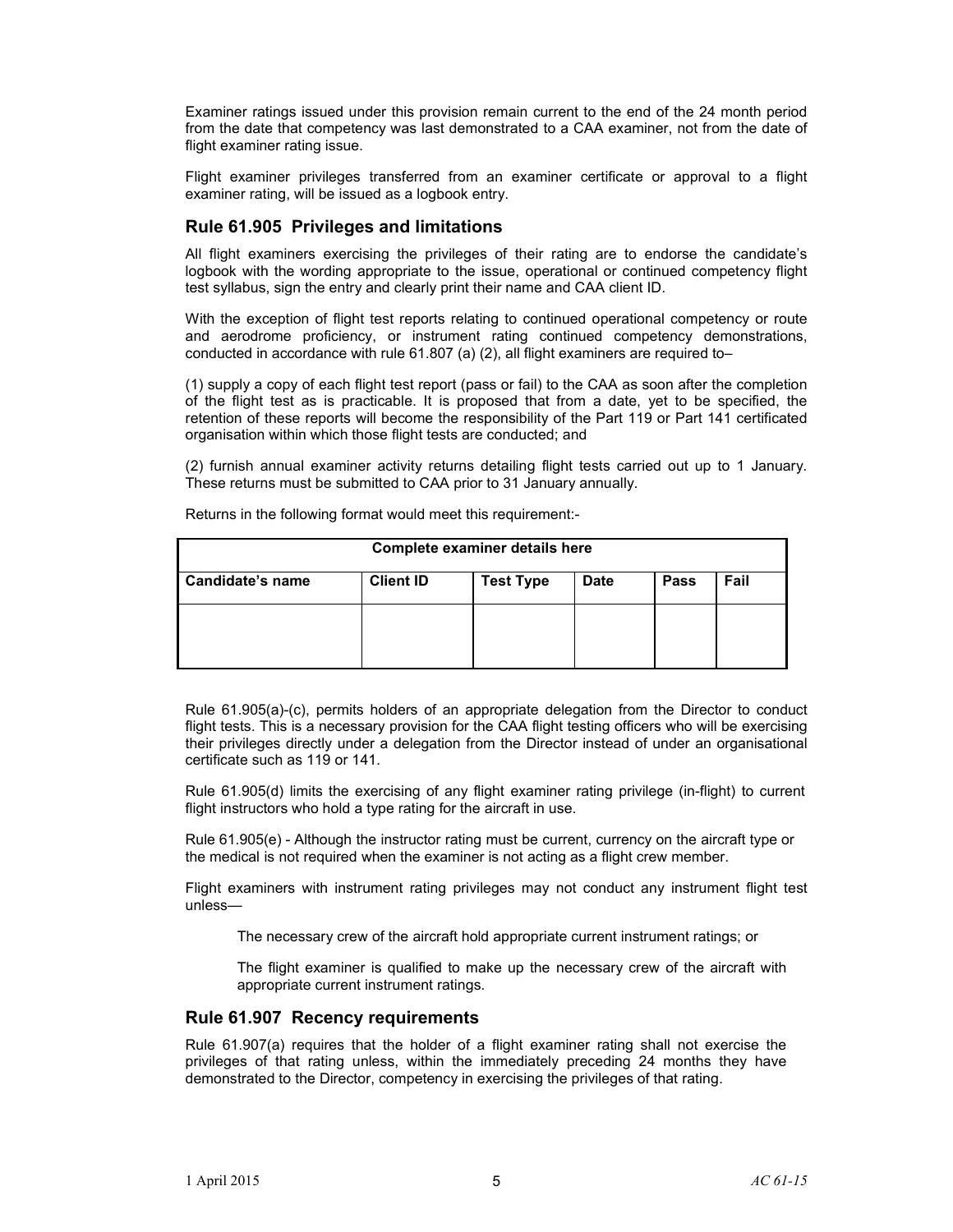The furnishing of flight examiner activity returns to CAA by 31 January each year is one requirement of this competency demonstration.

In addition, completion of a satisfactory demonstration in accordance with the flight test syllabus of Appendix I to this subpart advisory circular would meet the requirements of this Rule Part.

In the event that the examiner applicant fails the initial issue flight test or a competency demonstration, the examiner applicant may not exercise any of the privileges of the flight examiner rating.

In addition, the examiner applicant may not reapply for flight test in accordance with Appendix I to this Subpart advisory circular until the examiner applicant has completed relevant further flight experience and/or training the Director considers necessary.

Rule 61.907(c) permits the demonstration of competency required above, to be completed 60 days before the due date as if the demonstration took place on the due date. The objective of this rule is to allow flexibility in maintaining currency.

When this option is exercised, a record is to be entered in the pilot's logbook, dated the day on which the demonstration of competency took place and stating the date on which the next demonstration is required (24 months from the original issue or previous recency demonstration).

The following wording would be acceptable:-

| I hereby certify that                   | has successfully demonstrated competency in                                                |
|-----------------------------------------|--------------------------------------------------------------------------------------------|
|                                         | accordance with the airline/general aviation/restricted flight examiner rating flight test |
|                                         | syllabus in a multi-engine/single engine aeroplane/helicopter (delete as applicable).      |
| Biennial<br>recency demonstration       | (day/month/year).<br>due<br>$\sqrt{1}$                                                     |
| Examiner                                |                                                                                            |
| $\bigcap_{n=1}^{\infty}$<br><b>Data</b> |                                                                                            |

Client ID  $\_\_\_\_\_\_\_\_\_\_\_\_\_\_\_\_\_\_\_\_$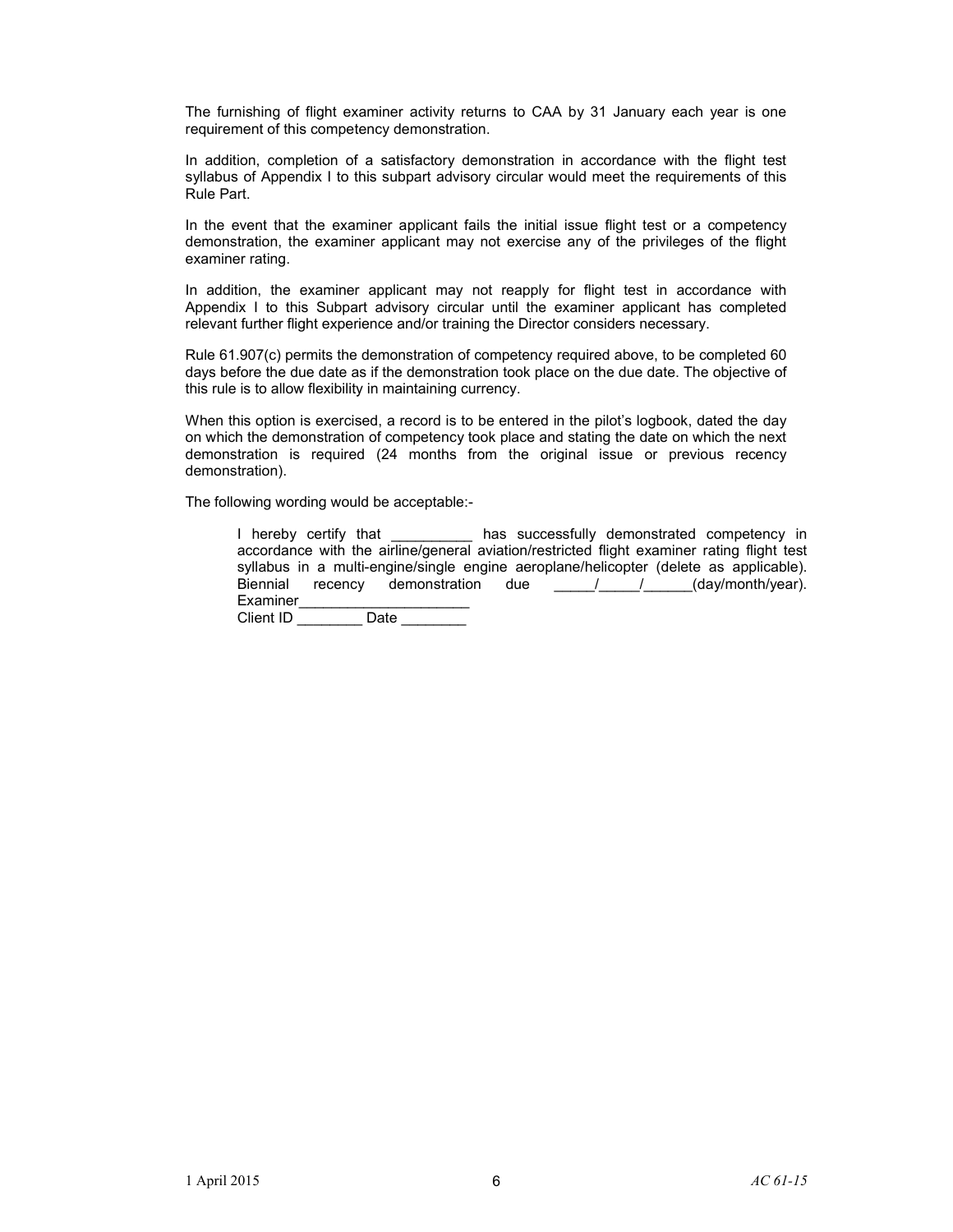#### **Appendix I Flight examiner flight test syllabus**

#### **Aircraft or simulator and equipment**

The CAA examiner's crew position must provide an adequate view of instrumentation so as to assess the candidate's performance and maintain situational awareness.

The CAA examiner's crew position must provide an adequate view of the examiner applicant's position and actions, for assessment of the examiner applicant's performance.

If the CAA examiner cannot comply with the above whilst complying with the requirements of the appropriate operating rule, the aircraft is unsuitable for an observed flight test.

The aircraft or approved simulator is to have intercom available to the examiner applicant and the CAA examiner, capable of monitoring crew and ATC interactions.

Should a 121 or 135 operator wish to carry out the flight examiner rating flight test in an aircraft or simulator that is not within Papua New Guinea, the travel costs, expenses and accommodation of the CAA examiner would be at the operator's expense.

Examiner rating issue flight tests for instrument or operational competency assessment examiner privileges, carried out in single engine aircraft, will not be valid for the purpose of exercising those examiner privileges in multi-engine aircraft.

#### **Flight test conduct**

All flight tests will be conducted in accordance with the appropriate operating rule (121/125/135/136/91) and the level of certification of the operator.

Where possible, flight examiner rating issue flight tests will be carried out in an aircraft or approved simulator by observation of a flight test conducted by the examiner rating applicant on a suitable candidate.

The result of a flight test carried out in accordance with the above procedure would be invalid for the candidate, as the examiner applicant does not hold the privileges of an examiner at the time of test. Therefore, the flight test result will be determined by the CAA examiner.

The candidate, acting as pilot-in-command, is to make all decisions regarding the conduct of the flight in accordance with the operator's standard operating procedures.

The flight test will be conducted in accordance with the relevant flight test syllabus for which examiner privileges are sought.

Flight tests for instrument rating examiner privileges will require an acceptable means of simulating instrument flight.

Where more than one examiner privilege is requested, the demonstration may consist of one or more flight tests (at the CAA examiner's discretion) from the range of privileges requested.

Where more than one examiner privilege is held, the recency demonstration may consist of more than one flight test at the CAA examiner's discretion.

Adequate time for preparation by both the examiner applicant and the candidate will be permitted.

For operational competency assessment examiner privileges, the examiner applicant will submit, with the flight test application, a copy of the relevant part of the operator's check and training manual that details the conduct of operational competency assessment requirements applicable to the operator's organisation.

For airline flight examiners, the examiner privilege of operational competency assessment, meets the requirements of the route and aerodrome proficiency examiner privilege.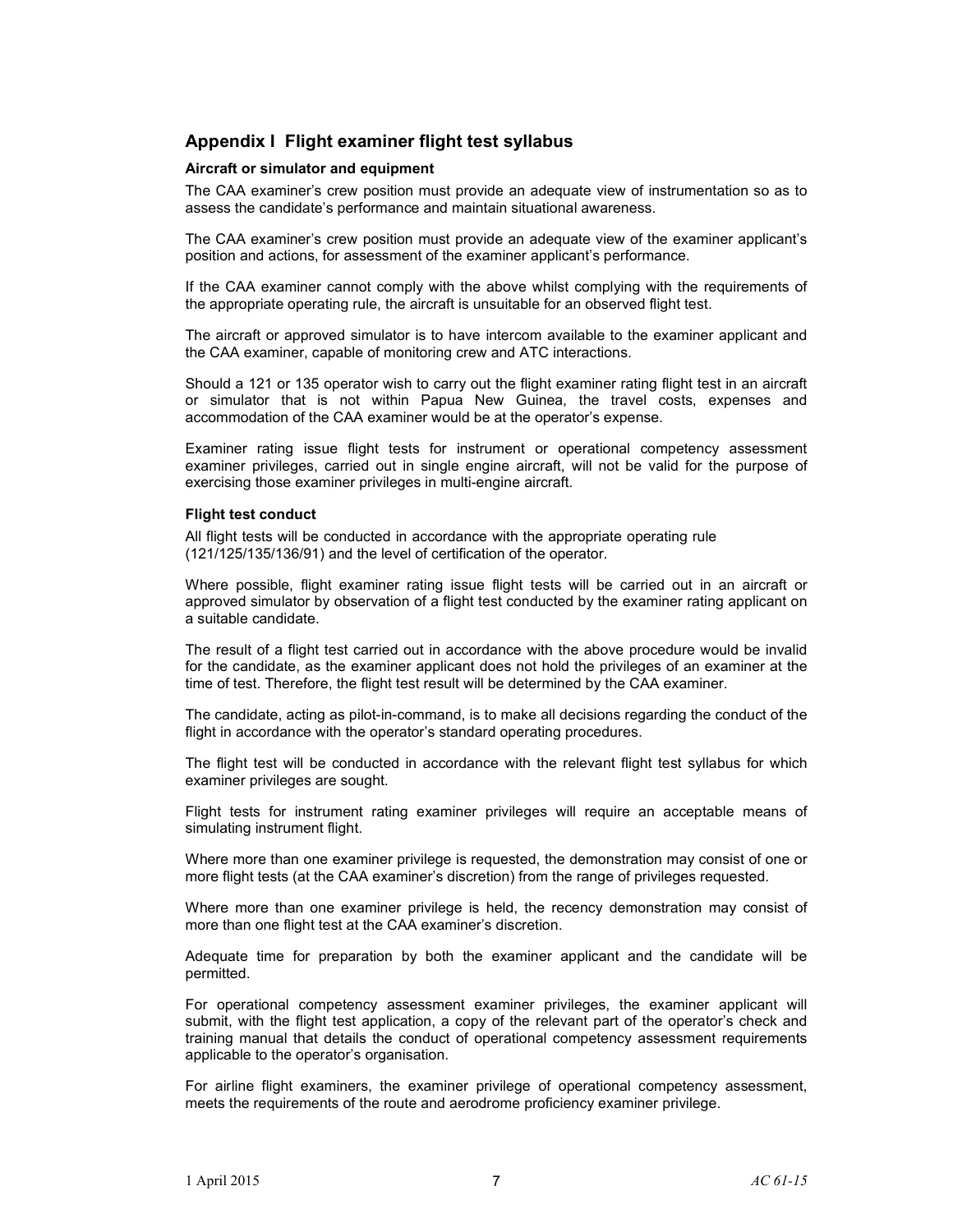Neither the examiner applicant or the CAA examiner may overrule a decision by the candidate to discontinue the flight test.

Only a candidate's decision to continue a flight may be overruled by the examiner applicant or the CAA examiner.

The weather conditions, under which the candidate elects to demonstrate competency in accordance with the relevant flight test syllabus, are the conditions under which the candidate must perform.

Excessive allowance for poor candidate performance due to weather conditions should not be made. Rather, the candidate's decision making process should be questioned.

#### **Two pilot crew aircraft/simulators with 2 observer positions**

In aircraft or simulators required to be operated by a two pilot crew;

- The examiner applicant may occupy a suitable observer position in an aircraft or simulator and the CAA examiner will observe the examiner applicant's performance in applying the flight test from another suitable position.
- In aircraft, the examiner applicant and the CAA examiner are to be assigned by the operator, as crew members.

#### **Two pilot crew aircraft/simulators with 1 observer position**

In aircraft or simulators required to be operated by a two pilot crew, having only one suitable position from which the flight test can be observed;

- The examiner applicant will demonstrate the ability to perform the duties of a flight examiner whilst acting as a competent, non-prompting, pilot not flying, flight crew member.
- The CAA examiner will observe the examiner applicant's performance in applying the flight test.
- In aircraft, the CAA examiner is to be assigned by the operator, as a crew member.

#### **Two pilot crew aircraft with no observer position**

In aircraft required to be operated by a two pilot crew, having no suitable position available for the conduct of an 'observed' type flight demonstration;

- The examiner applicant will demonstrate their own ability to perform the duties of pilot-incommand whilst complying with the requirements of the flight test syllabus.
- The CAA examiner is to be assigned by the operator, as a flight crew member.
- The CAA examiner is to act as a competent, non-prompting, pilot not flying, flight crew member whilst observing the examiner candidate's demonstration of competency in accordance with the flight test syllabus.
- The Director may appoint an industry examiner as the CAA examiner for the purpose of conducting this type of flight demonstration.
- This type of examiner rating issue flight test is not acceptable where the examiner applicant is requesting the privilege of ATPL issue.

#### **Single Pilot aircraft**

In aircraft certified to be operated single pilot;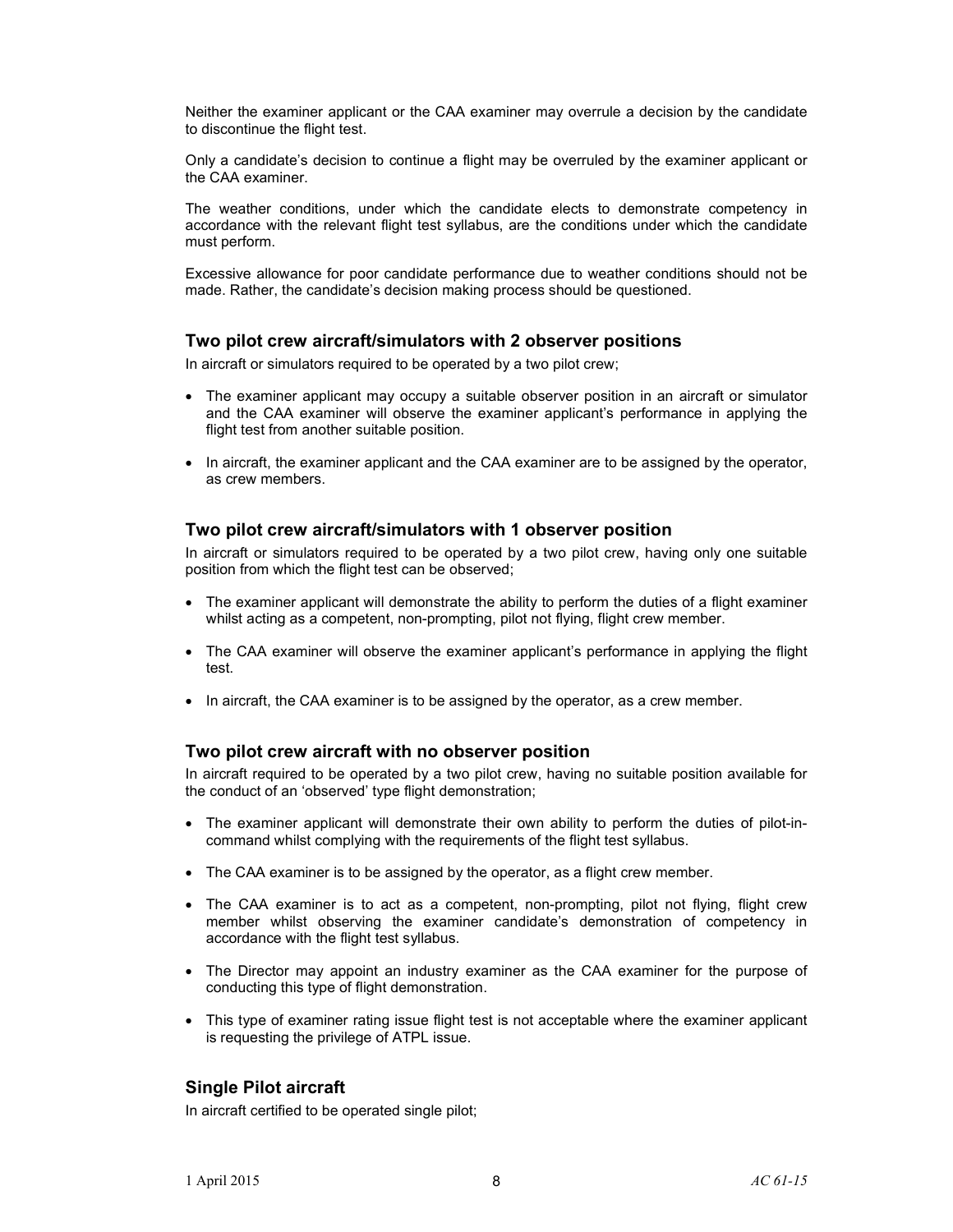- The examiner applicant will be required to demonstrate their own competence in accordance with the appropriate flight test syllabus for which examiner privileges are sought.
- The CAA examiner is to be assigned by the operator, as a crew member.
- The CAA examiner will observe the examiner candidate's demonstration of competency in accordance with the flight test syllabus.

#### **Before departure**

The applicant is to demonstrate proficiency in;

- Assessment of the candidate's eligibility for flight test, including;
- Logbook assessment, to ensure that the candidate meets the minimum hour and training requirements of the relevant qualification.
- Briefing the candidate on the requirements of the relevant flight test syllabus.
- Questioning the candidate in relation to the relevant flight test syllabus.
- Knowledge of Rules and documents relevant to the flight test syllabus.
- Knowledge of the acceptable candidate performance limits relevant to the flight test syllabus.

#### **In flight**

#### **In aircraft suitable for the conduct of an observed type flight test**

In a single or multi-engine aircraft as the case may be, the examiner applicant is to demonstrate competence in the conduct of the relevant flight test syllabus.

#### **In aircraft unsuitable for an observed type flight test**

Where the aircraft is unsuitable for the observation of a flight test carried out on a candidate the examiner applicant will;

- For operational competency assessment examiner privileges undergo an operational competency assessment in accordance with the requirements of the operator's check and training manual, conducted by the CAA examiner.
- For instrument rating continued competency examiner privileges act as pilot-incommand and single pilot (if applicable), whilst carrying out an IFR cross-country flight meeting the requirements of their own annual instrument rating continued competency demonstration.
- For instrument rating additional navigation aids
	- $\Diamond$  Act as pilot-in-command and single pilot (if applicable), whilst carrying out the approach and missed approach procedure using the navigation aid for which examiner privileges are sought.
	- $\Diamond$  This demonstration may include asymmetric procedures (if applicable) and/or be combined with the IFR cross-country flight required for instrument rating renewal privileges.
	- ◊ For PPL issue privileges; the CAA examiner will adopt the role of the student presenting for a PPL issue flight test.
	- ◊ For spinning aerobatic or night instruction privileges the CAA examiner will adopt the role of a flight instructor presenting for the additional privileges of spinning, aerobatic or night flight instruction.